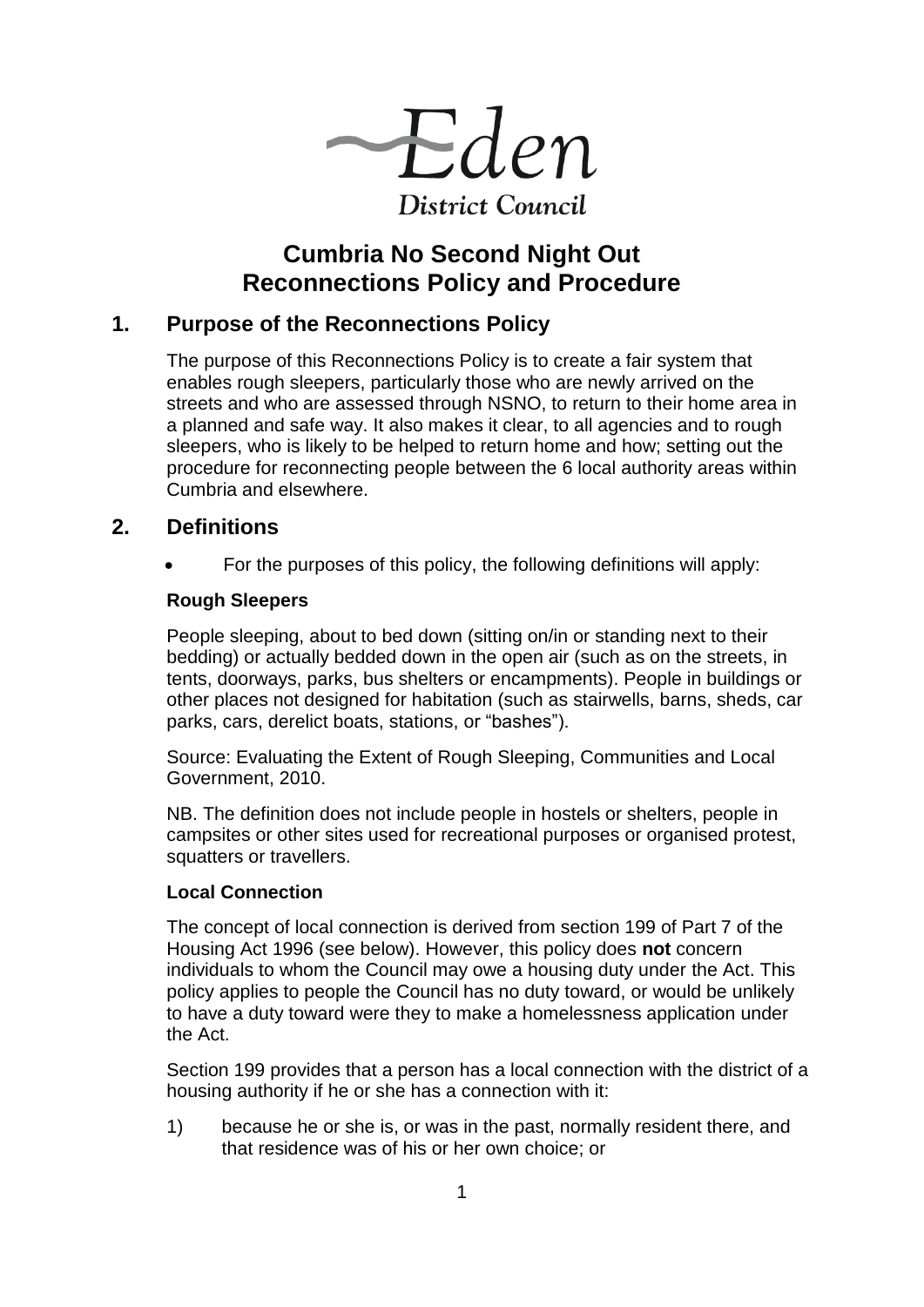- 2) because he or she is employed there; or
- 3) because of family associations there; or
- 4) because of any special circumstances.

The local authority conducting an assessment under this reconnection policy is responsible for determining where the client has a local connection before assisting with reconnection to an alternative area.

#### **Identifying Authority**

The identifying local authority is either:

- the locality where the individual is sleeping rough where an approach by the local authority is made to the individual to assist them; or
- the locality where the individual (or a third party) has approached a local authority stating they are sleeping rough.

#### **Receiving Authority**

The individual's "home" authority, with which they are deemed to be reconnected, is the receiving authority.

## **3. Key Principles**

- It is not acceptable for people to sleep rough anywhere within Cumbria.
- All new rough sleepers will be quickly assessed.
- New rough sleepers without a connection to Cumbria will have access to local housing services limited to the time it will take to make the assessment and arrange a suitable reconnection with the receiving authority or agency [NB. see exceptions in 4 (iii) below].
- However, individuals refusing a suitable arranged reconnection may still be offered some services locally as part of the local strategy to prevent rough sleeping (including any arrangements made in respect of severe weather provision).

## **4. The Reconnection Procedure**

- i) A rough sleeper is identified within a district in Cumbria (this may be via a direct approach by the individual, local agencies, the public or by outreach).
- ii) An assessment of the individual's housing and support needs, by the local authority Homelessness/Housing Options team, identifies that there is not likely to be a homeless duty owed and there is a connection to another district in Cumbria or elsewhere.
- $\delta$  Identify if it is safe for the individual to return to the area where they have a connection – it is not appropriate to consider assisting reconnection in certain circumstances, including situations where: the client is fleeing domestic violence or the threat of violence; the client is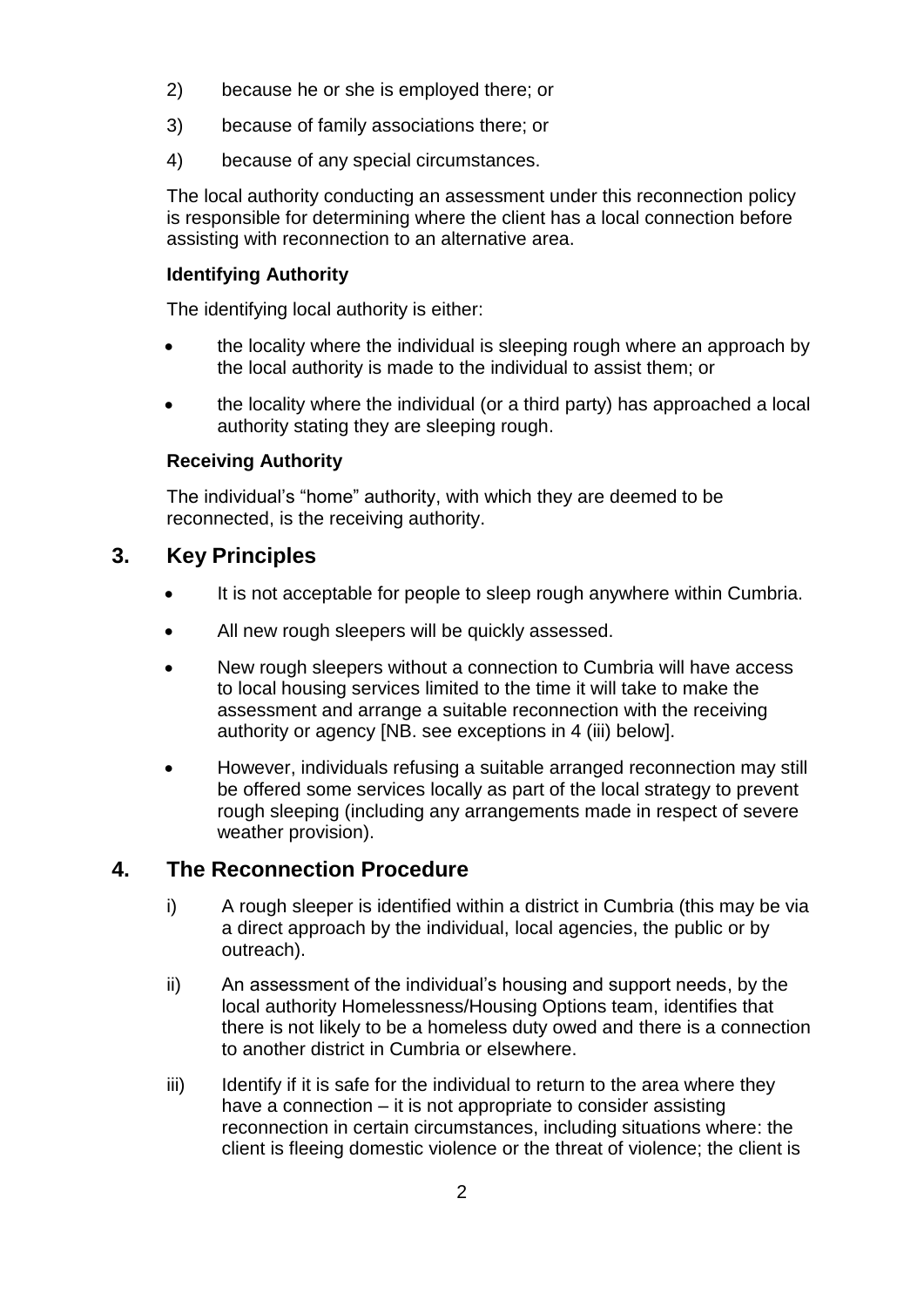fleeing other violence by persons not associated with the client, including racial violence; a return to a specific area could lead to the client's return to substance/alcohol misuse; the risk created by renewing associations with previous acquaintances may be also be sufficient to warrant an exception from the reconnection policy; an injunction, ASBO or bail conditions prevent their return to a specific area.

- iv) Where the client cannot be reconnected to an area for specific reasons, including those listed above, frontline officers should explore all other potential local authority areas where the client may be reconnected. If it is deemed there are no suitable local authority areas for the individual to be reconnected to, then reconnection would not be appropriate.
- v) Obtain consent, for reconnection to home area, from the individual.
- vi) Make contact with the receiving authority (this may have been initiated earlier in relation to safety concerns – see iii above) to ensure that accommodation and/or support services are available for the individual in the receiving authority. This may be more difficult in relation to people from abroad (see below for Reconnections out of the Country), but every effort should be made to contact friends, family or some support network in the person's country of origin. No individual should be reconnected without prior agreement with the receiving borough.
- vii) If accommodation is not immediately available in the receiving authority (for example: keys have to be located for a tenancy or a hostel bed has to be found), the individual should be provided with emergency accommodation within the borough in which they have been found rough sleeping.
- vii) If agreement is reached by the receiving authority to accept the individual, arrangements should be made to agree the transfer, including travel arrangements.
- viii) Where possible the individual should be accompanied to the train/bus station.
- ix) The receiving authority should be advised that the person is on their way.
- x) Check that the individual arrived safely and that reconnection was successful.
- xi) The local authority within which the rough sleeper has been identified should fund the reconnection.

# **5. Reconnections out of the Country**

Where the person seeking help is from another country, they may need support in order to return, particularly if they have been homeless for a while.

Those who have the means to obtain accommodation on return may require help to pay for their travel.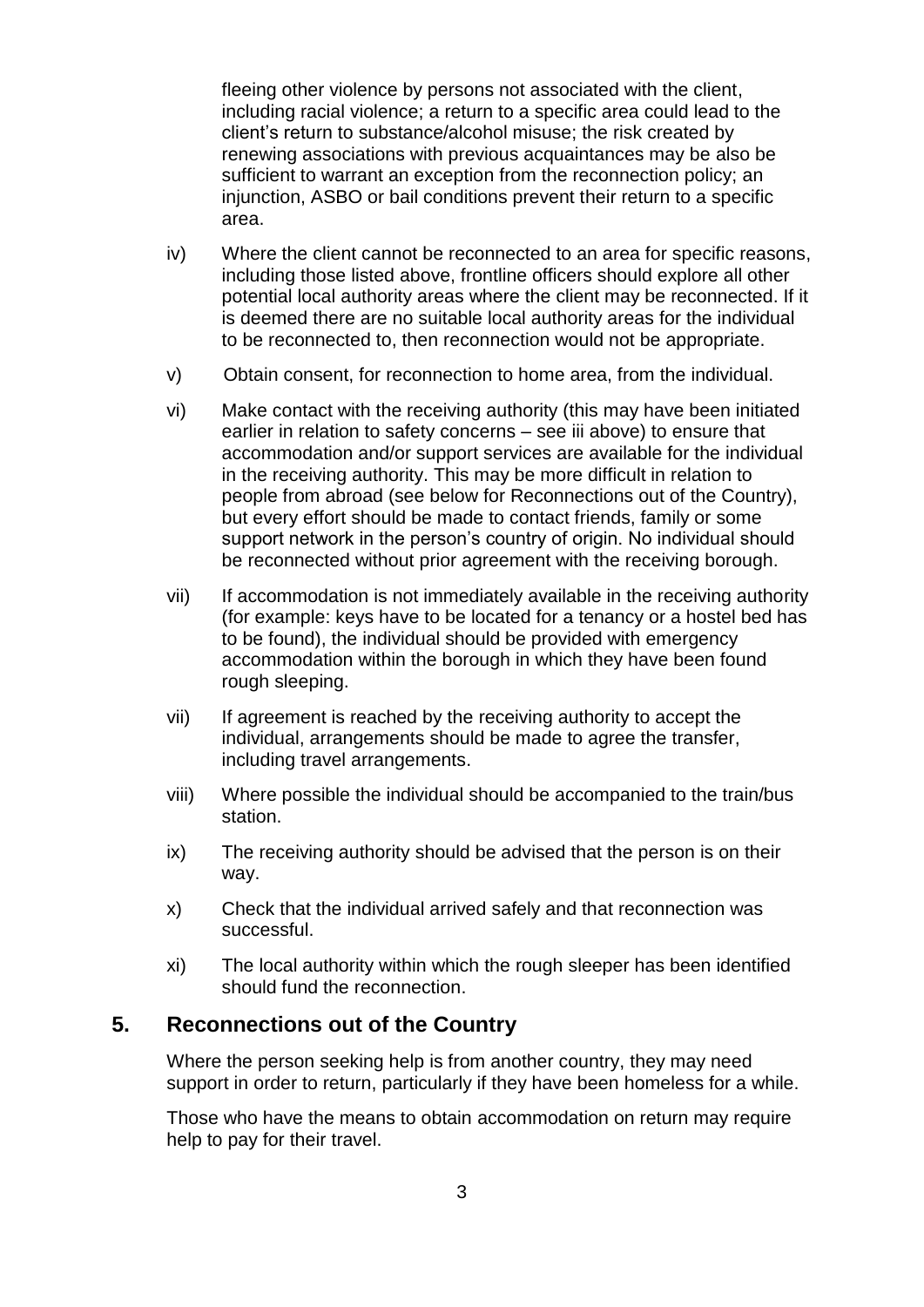Those who have been homeless in the UK for a while, or who have other needs such as poor health or substance misuse problems, may require further help, including:

- help to recover or re-apply for passports and other papers
- support to find an organisation which can arrange accommodation and other assistance on return
- support to make contact with housing organisations
- help to find the money for the journey home
- help to reach the airport or station, or in some cases, accompanying them to ensure that they do get on the plane, train or bus

Guidance on reconnecting people to another country is available on several websites:

http://homeless.org.uk/cee-reconnection#.Uqm4vPCYbIU

http://www.thamesreach.org.uk/what-we-do/routes-home//

http://tlcuk.biz/en/support/consulates-embassies-fco-notaries/uk-embassies

### **6. Clients with no connection to any area**

If a verified rough sleeper does not have a meaningful local connection with any area, they should be helped by the council in the area where they make an approach. If they are receiving regular specialist care or treatment in the area where they are now, it might be necessary to arrange accommodation there, if a move would disrupt treatment or care that could not be provided in their home area or country.

NB: Where a rough sleeper has been discharged from an institution, the question of whether they have a local connection or not can be complex. There should be clear prison release and hospital discharge planning processes in each area for these specific cases.

# **7. Quarterly Monitoring**

- number of people reconnected and cost per case
- district/borough or country each client returned to
- type of accommodation provided (if known)
- the number of people for whom reconnection was not possible (including refusals) and the reason (unsafe, no accommodation, refusal, etc)
- number of people who returned after reconnection (within 6 months)

#### **8. Disputes**

Any disputes will be referred to the relevant Service Manager(s) and raised at the NSNO Project Group meetings as necessary.